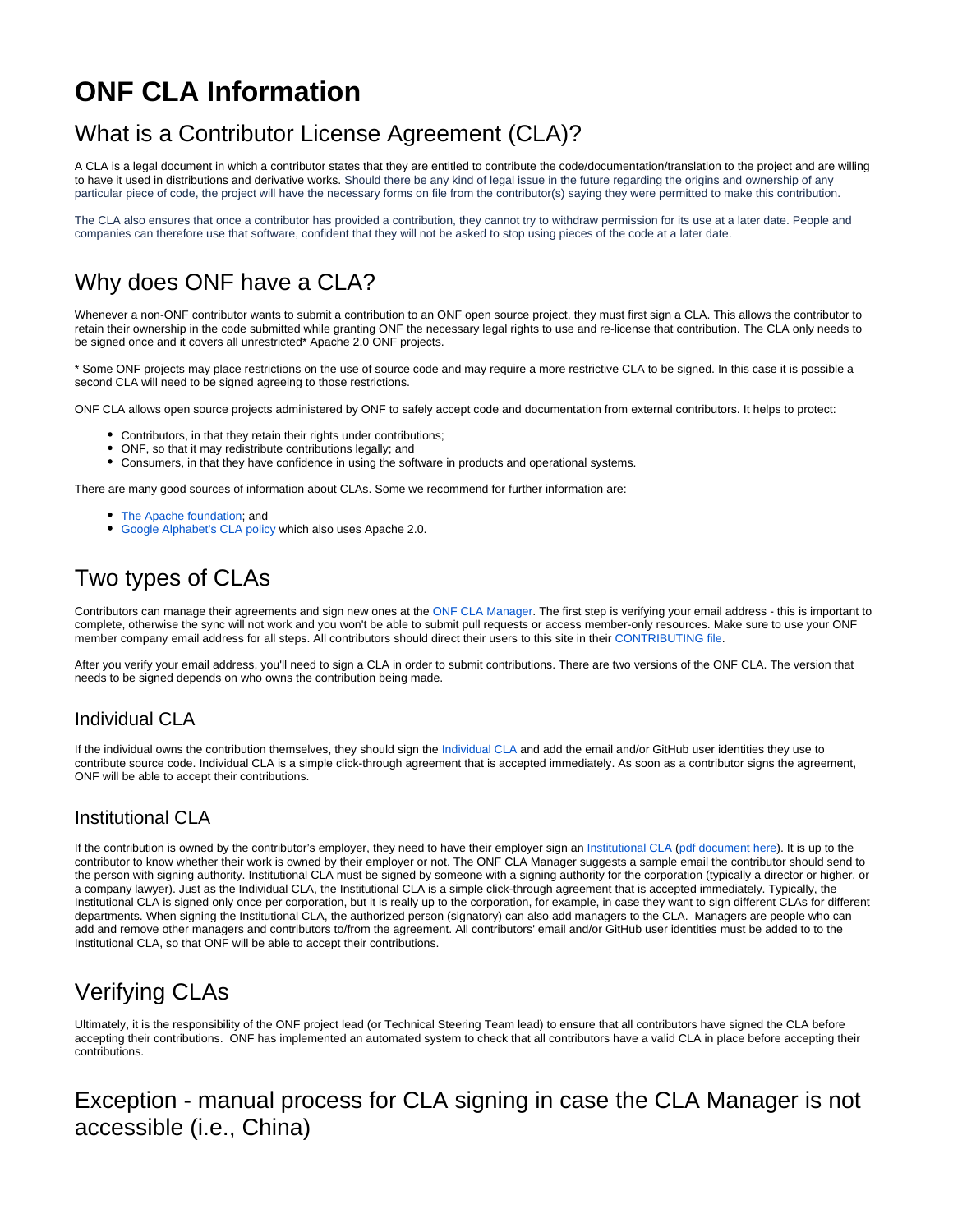In cases where the CLA Manager is not accessible, you may use the following manual process:

- 1. Download and save the MS Word version of either the [Individual CLA](https://drive.google.com/file/d/1lrPJ6N6WBOlRIT1HmfxXkKJef2Dkdipd/view?usp=sharing) or [Institutional CLA](https://drive.google.com/file/d/1iKGAtqvy0VFlkUgJ884rb3myrDsXDIjq/view?usp=sharing) (note that MS Word is necessary to open and fill these documents, Google Docs doesn't work)
- 2. Open the document and fill in all the fields including the list of emails and GitHub IDs of all contributors
- 3. Print, sign, scan, and email the signed agreement to [help@opennetworking.org](mailto:help@opennetworking.org)
- 4. ONF will enter your CLA information to the CLA Manager manually based on the signed agreement and will confirm with you when completed

### FAQ

#### **Q: What is the ONF CLA? Why are you asking me to give up my rights?**

A: The ONF CLA is designed to protect ONF projects as well as users of those projects from future litigation, including copyright and patent lawsuits. This gives users increased confidence and protection when they choose to use and deploy ONF solutions. The ONF CLA does not transfer or reassign ownership of your copyrights or patents to ONF; you or your company continue to own your intellectual property along with right, title, and interest in that property. The ONF CLA is written so that ONF and users of ONF software are granted a license to use your work.

#### **Q: Besides code contributions, does the CLA apply to GitHub comments/open issues as well as contributions to the mailing list/wiki/conference calls?**

A: Per the CLA document, "Contribution" shall mean the code, documentation, use cases, or other works of authorship, including any modifications or additions to an existing work, that are intentionally submitted by You to ONF for inclusion in, or documentation of, any of the open source software projects established, owned, or managed by ONF (the "Work"). For the purposes of this definition, "submitted" means any form of electronic, verbal, or written communication sent to ONF or its representatives, including but not limited to communication on electronic mailing lists, source code control systems, and issue tracking systems that are managed by, or on behalf of, ONF for the purpose of discussing and improving the Work, but excluding communication that is conspicuously marked or otherwise designated in writing by You as "Not a Contribution."

#### **Q: What does the CLA apply to, does it apply to GitHub comments as well as contributions?**

A: Yes, the CLA applies to all works of authorship sent to ONF, including on Github. However, we do not require a CLA to make comments or submit issues on Github. The ONF CLA excludes communication that is conspicuously marked or otherwise designated in writing by You as "Not a Contribution."

#### **Q: Does the CLA apply only to ONF areas of GitHub and not to other parts?**

A: An ONF CLA is required to contribute to ONF-managed repos in GitHub and Gerrit, but it may apply to contributions in other areas. The ONF CLA excludes communication that is conspicuously marked or otherwise designated in writing by You as "Not a Contribution."

#### **Q: Does the CLA apply to meetings, Zoom sessions, webinars, etc.? Can I attend and/or submit presentations to these when I haven't signed the CLA?**

A: Yes, the CLA applies to your contributions to during meetings, including the types listed in the question. However, we do not require a CLA to attend meetings or presentations. We encourage you to have a CLA on file if you are actively contributing use cases, documentation, etc. The ONF CLA excludes communication that is conspicuously marked or otherwise designated in writing by You as "Not a Contribution."

#### **Q: Does the newly-signed CLA apply only to future contributions or also to past contributions?**

A: The ONF CLA is intended to cover all submissions to any of the ONF projects. Contributor may also be subject to certain obligations and notices for submissions made to repositories that contained notices or terms associated with such prior code contributions. This ONF CLA supersedes any prior ONF CLA that you may have signed, and work submitted under previous CLAs is covered under this one.

#### **Q: I or my corporation already have a signed paper CLA in place, do I need to sign the new CLA?**

A: Yes, the new CLA will overwrite the existing paper CLA. You need to sign the new CLA since ONF has implemented the automatic check of CLA before you can make a contribution. There is no way to check this based on your existing paper CLA.

#### **Q: Is there a way to determine if you are currently covered by the CLA?**

A: If you signed an Individual CLA, you can always check its validity by logging into the ONF CLA Manager. If someone added your identity to the Institutional CLA, that person can check the validity of the CLA. Finally, you can email to [help@opennetworking.com](mailto:help@opennetworking.com) with your request, and we will let you know.

#### **Q: What if the CLA has been signed by your organization, are you covered?**

A: You are covered only if the person who signed the Institutional CLA added your email address and/or your GitHub ID as an addendum to the CLA. Please see above question to determine if you are covered.

#### **Q: What will specifically happen if you do not sign the CLA? What will you be barred from doing?**

A: If you have not signed the CLA, you will no longer able to contribute code to any of the ONF open source projects. These checks are currently (as of April 2020) "soft", letting you know that you need to sign the CLA, and we are gradually rolling out the "hard" checks on all repos that will prevent you from contributing code in the future.

#### **Q: Does the CLA only apply to ONF members? What if there is a contributor that is not an ONF member?**

A: No, there is no difference between ONF members and non-members for the purpose of the ONF CLA. Since ONF is an open source community, anyone can contribute and needs to have a valid CLA in place for doing so.